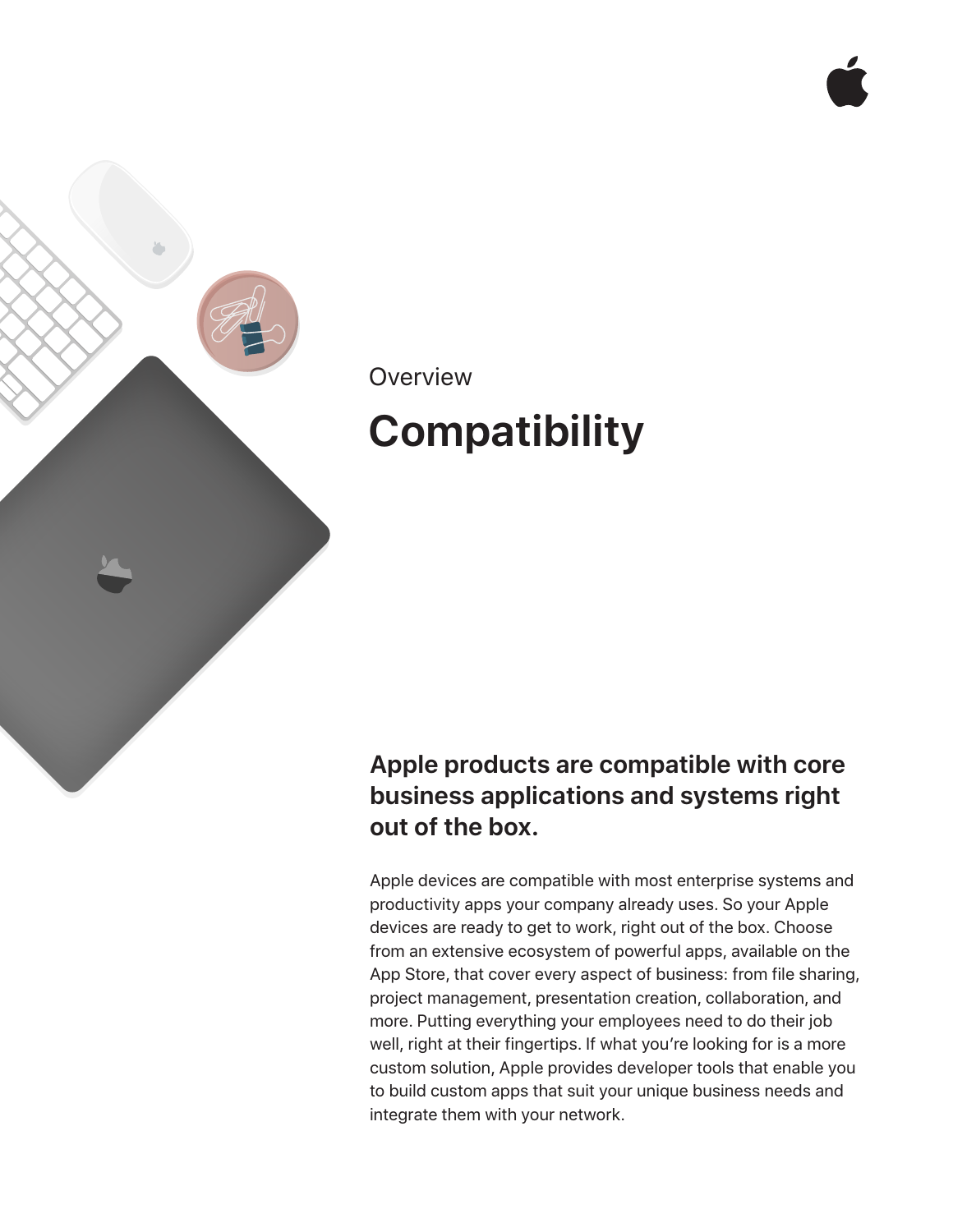## Apple products are designed with compatibility in mind

#### **Work with your existing corporate communication systems.**

Apple supports your business email, calendar, and contacts, across all devices, including Microsoft Exchange, Outlook, and Google G Suite. Even built-in Apple apps, like Mail, Calendar, Contacts, Reminders and Notes, work seamlessly with Microsoft Exchange, and standards-based systems like IMAP and CalDAV.

#### **Access all your documents and files.**

The Files app in iOS 11 lets you access your Box, DropBox, OneDrive, and Google Drive files all from one place. Get files right on your iOS devices or macOS and work on them seamlessly, across devices, from wherever you are. Plus, Mac offers desktop support for the latest file sync and share technologies, for a smooth, user-friendly experience.

#### **Apple works with all the productivity apps you do.**

Microsoft Office, Google G Suite, Slack, Cisco Spark, Cisco WebEx, and Skype, are all available in the App Store and deliver on the functionality you know and expect.

#### **Create custom apps that answer your business needs.**

With developer tools like Swift, Xcode, and SDKs for iOS and macOS, every business can build amazing apps. Swift is an open programming language designed by Apple to make writing code for apps simple and intuitive, while also being powerful. Even complex and immersive business apps can be built with Swift. Xcode, which is tightly integrated with the Cocoa and Cocoa Touch frameworks, is also an incredibly productive environment for building apps for Apple products. The SDKs for iOS and macOS allow you to incorporate powerful device capabilities into your apps. On iOS devices, use the built-in camera to scan inventory or overlay design concepts in real environments with augmented reality. And utilize machine learning in macOS and iOS apps to process and analyze large amounts of data.

#### **Create apps with powerful system integration.**

Apple has partnered with the world's leading enterprise companies so you can build robust apps that integrate with back-end systems and connect seamlessly with enterprise networks, to create more holistic solutions.

- **Accenture** helps companies create iOS solutions that transform how businesses engage with customers.
- **Cisco** provides leading networking, security, and collaboration solutions for Apple products.
- **Deloitte** helps businesses maximize the power of the iOS platform and map out new mobile opportunities with EnterpriseNext.

"We know that iOS is the best mobile platform for business because we've experienced the benefit ourselves, with over 100,000 iOS devices in use by Deloitte's workforce, running 75 custom apps."

**Punit Renjen**, CEO Deloitte